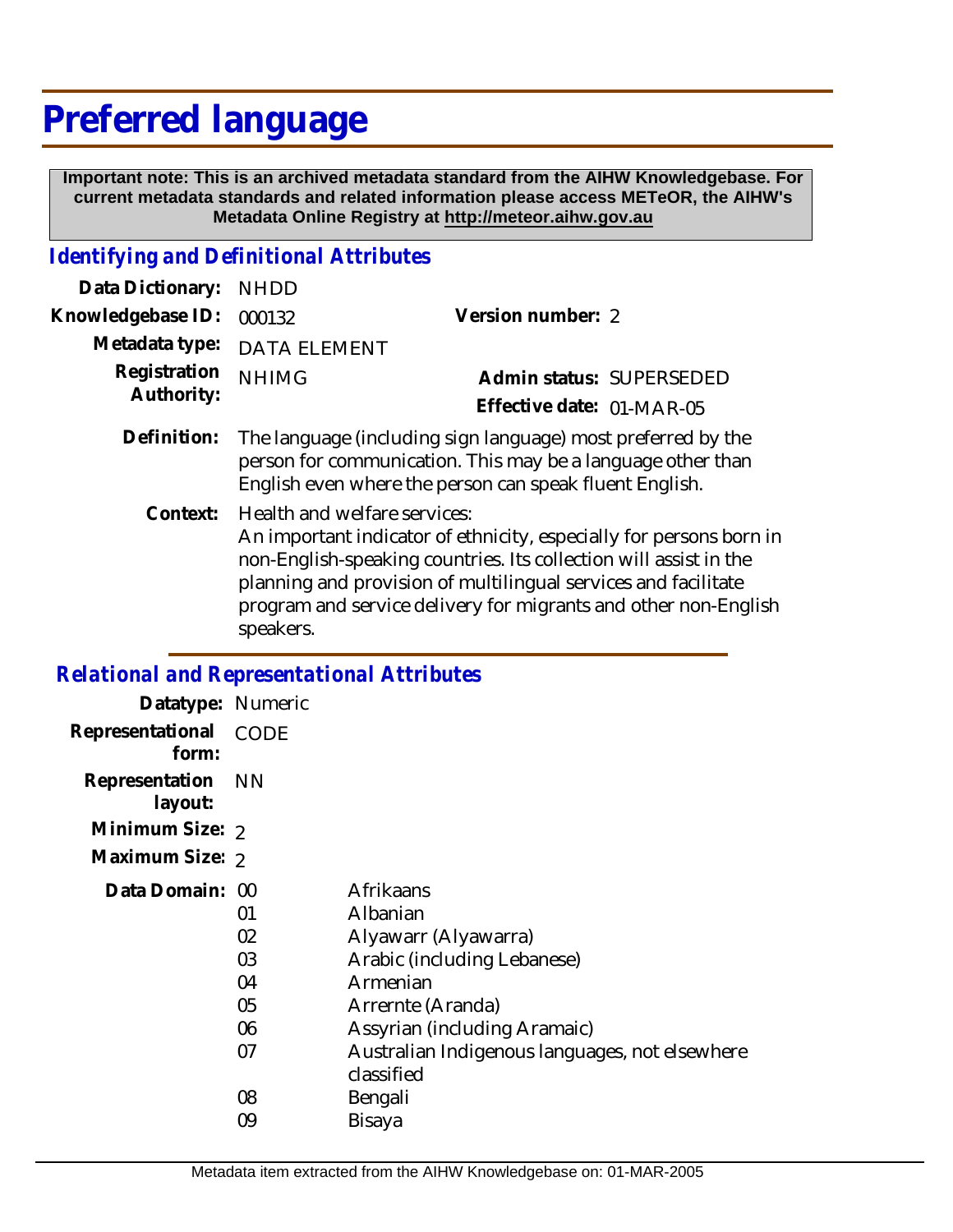| 10 | Bosnian                 |  |
|----|-------------------------|--|
| 11 | Bulgarian               |  |
| 12 | Burarra                 |  |
| 13 | Burmese                 |  |
| 14 | Cantonese               |  |
| 15 | Cebuano                 |  |
| 16 | Croatian                |  |
| 17 | Czech                   |  |
| 18 | Danish                  |  |
| 19 | English                 |  |
| 20 | Estonian                |  |
| 21 | Fijian                  |  |
| 22 | Finnish                 |  |
| 23 | French                  |  |
| 24 | German                  |  |
| 25 | Gilbertese              |  |
| 26 | Greek                   |  |
| 27 | Gujarati                |  |
| 28 | Hakka                   |  |
| 29 | Hebrew                  |  |
| 30 | Hindi                   |  |
| 31 | Hmong                   |  |
| 32 | Hokkien                 |  |
| 33 | Hungarian               |  |
| 34 | Indonesian              |  |
| 35 | Irish                   |  |
| 36 | Italian                 |  |
| 37 | Japanese                |  |
| 38 | Kannada                 |  |
| 39 | Khmer                   |  |
| 40 | Korean                  |  |
| 41 | Kriol                   |  |
| 42 | Kuurinji (Gurindji)     |  |
| 43 | Lao                     |  |
| 44 | Latvian                 |  |
| 45 | Lithuanian              |  |
| 46 | Macedonian              |  |
| 47 | Malay                   |  |
| 48 | Maltese                 |  |
| 49 | Mandarin                |  |
| 50 | <b>Mauritian Creole</b> |  |
| 51 | Netherlandic            |  |
| 52 | Norwegian               |  |
| 53 | Persian                 |  |
| 54 | Pintupi                 |  |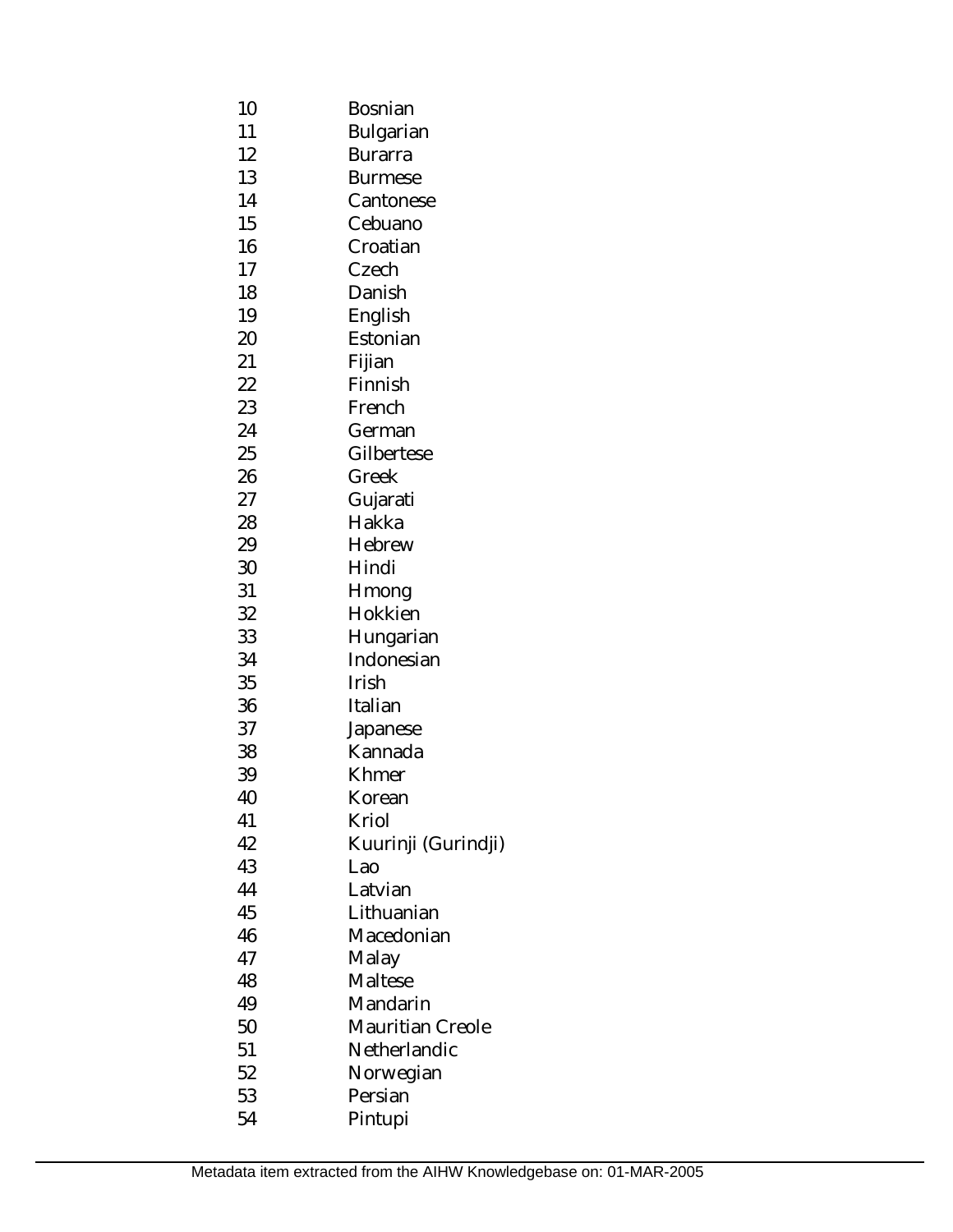- 55 Pitjantjatjara
- 56 Polish
- 57 Portuguese
- 58 Punjabi
- 59 Romanian
- 60 Russian
- 61 Samoan
- 62 Serbian
- 63 Sinhalese
- 64 Slovak
- 65 Slovene
- 66 Somali
- 67 Spanish
- 68 Swahili
- 69 Swedish
- 70 Tagalog (Filipino)
- 71 Tamil
- 72 Telugu
- 73 Teochew
- 74 Thai
- 75 Timorese
- 76 Tiwi
- 77 Tongan
- 78 Turkish
- 79 Ukranian
- 80 Urdu
- 81 Vietnamese
- 82 Walmajarri (Walmadjari)
- 83 **Warlpiri**
- 84 Welsh
- 85 Wik-Mungkan
- 86 Yiddish
- 95 Other languages, not further defined
- 96 Inadequately described
- 97 Non verbal, so described (including sign languages eg Auslan, Makaton)
- 98 Not stated

#### Guide For Use: The classification used in this data element is a modified 2-digit level version of the Australian Bureau of Statistics' (ABS) classification: Australian Standard Classification of Languages (ASCL). All non-verbal means of communication, including sign languages, are to be coded to 97.

Code 96 should be used where some information, but insufficient, is provided.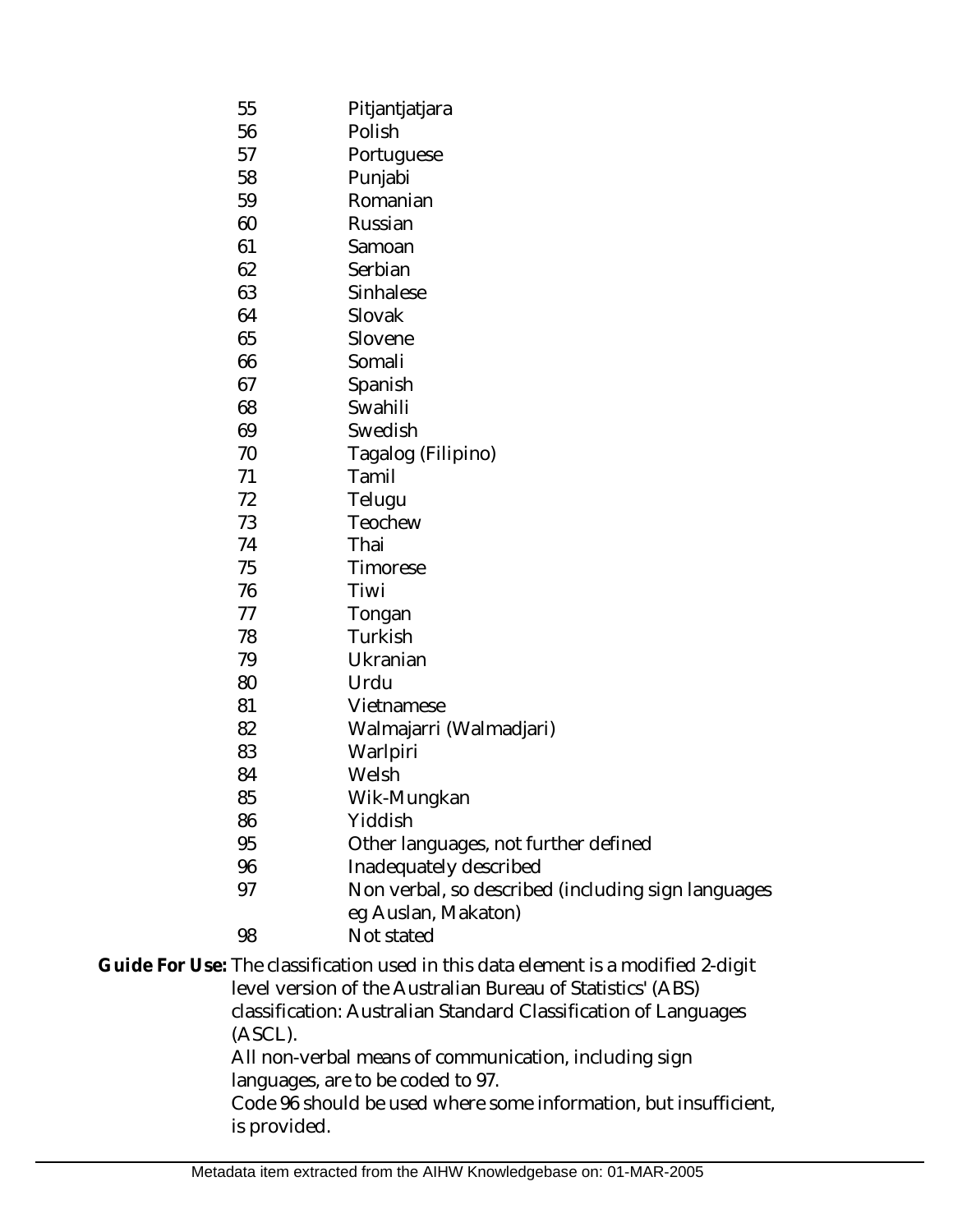Code 98 is to be used when no information is provided. All Australian indigenous languages not shown separately on the code list are to be coded to 07.

Collection Methods: This information may be collected in a variety of ways. It may be collected by using a predetermined shortlist of languages that are most likely to be encountered from the above code list accompanied by an open text field for "Other language" or by using an open ended question that allows for recording of the language nominated by the person. Regardless of the method used for data collection the language nominated should be coded using the above ABS codes.

Related metadata: supersedes previous data element Preferred language version 1

## *Administrative Attributes*

| Source Document: Australian Standard Classification of Languages, (ASCL)<br>Australian Bureau of Statistics, Catalogue number 1267.0 |
|--------------------------------------------------------------------------------------------------------------------------------------|
| Source Organisation: National Health Data Committee<br><b>Australian Bureau of Statistics</b>                                        |

Comments: The ABS has developed a detailed four-digit language classification of 193 language units which was used in the 1996 Census. Although it is preferable to use the classification at a four-digit level, the requirements of administrative collections have been recognised and the ABS has developed a classification of 86 languages at a two-digit level from those most frequently spoken in Australia. Mapping of this two-digit running code system to the four-digit ASCL is available from ABS. The classification used in this data element is a modified version of the two-digit level ABS classification.

> The National Health Data Committee considered that the grouping of languages by geographic region was not useful in administrative settings. Thus the data domain includes an alphabetical listing of the 86 languages from the ABS two-digit level classification with only one code for Other languages, not further defined. By removing the geographic groupings from the classification, information about the broad geographic region of languages that are not specifically coded is lost. However, the NHDC considered that the benefits to data collectors gained from simplifying the code listing outweighed this disadvantage.

NHIM Social characteristic *Data Element Links Information Model Entities linked to this Data Element*